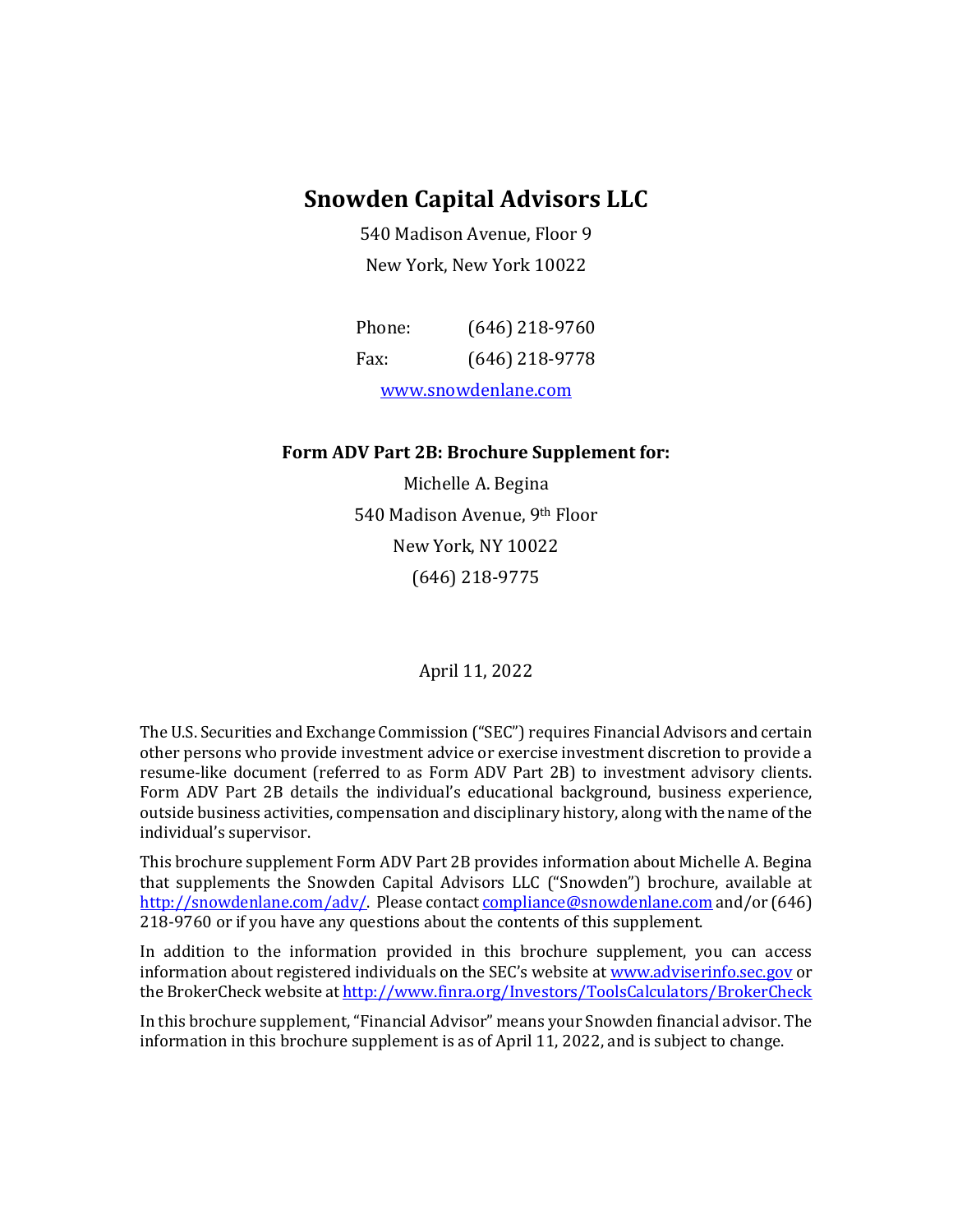## **ITEM 2 EDUCATIONAL BACKGROUND AND BUSINESS EXPERIENCE**

This section provides information about your Financial Advisor's age, educational background and employment history. The business background information reflects the last five years as reported in the Financial Industry Regulatory Authority ("FINRA") Central Registration Depository ("CRD").

| Year of Birth              | 1967                                                                                        |
|----------------------------|---------------------------------------------------------------------------------------------|
| Education                  | B.S., Rider University                                                                      |
| <b>Current Position</b>    | Managing Director, Snowden Capital Advisors<br>LLC, March 2017-present                      |
| <b>Business Background</b> | Vice President, Financial Advisor at Morgan<br>Stanley, September 2008 - March 2017         |
|                            | Assistant Vice President, Financial Advisor at<br>Merrill Lynch, June 1998 - September 2008 |

### **ITEM 3 DISCIPLINARY INFORMATION**

This section includes details about certain legal and disciplinary events. Michelle A. Begina does not have any reportable disciplinary events or other legal events that require disclosure under Form ADV Part 2B.

The SEC requires registered investment advisers to disclose certain legal and disciplinary events about your Financial Advisor and other investment adviser employees. The disciplinary reporting requirements for broker-dealers and investment advisers differ significantly, with FINRA requiring broker-dealers to report on matters that are not required to be reported by registered investment advisers. As a result, this brochure supplement excludes matters that are not required to be reported by investment advisers, such as pending complaints and arbitrations, matters that are found or settled in our favor, certain settlements of arbitrations and complaints, as well as bankruptcies, judgments, liens, bonds and investigations.

Above are certain material legal and disciplinary events about your Financial Advisor, if any, that are disclosed on the BrokerCheck system. If your Financial Advisor does not have any material legal or disciplinary disclosures under Form ADV requirements, we will indicate as such above.

Please note that if the person is not registered with FINRA, we have collected substantially similar information from the employee.

For more information on your Financial Advisor or any other registered firm employee, you can go to the SEC's [Investment Adviser Public Disclosure website](http://www.adviserinfo.sec.gov/) at or FINRA's [BrokerCheck website](http://www.finra.org/investors/ToolsCalculators/BrokerCheck/) at and enter the applicable name into the investment adviser representative/broker search.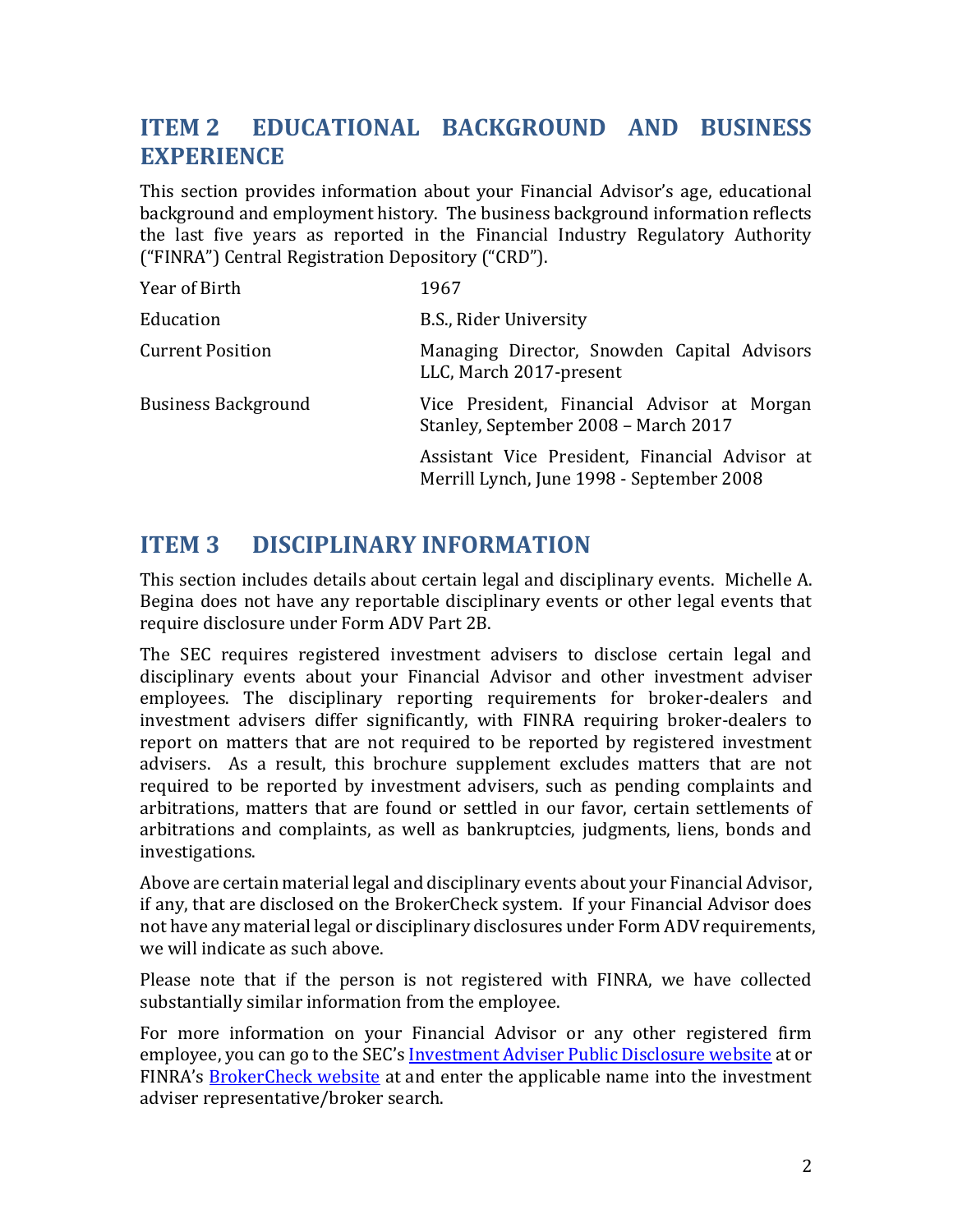### **ITEM 4 OTHER BUSINESS ACTIVITIES**

This section describes investment-related or other reportable businesses or occupations in which your Financial Advisor is engaged in addition to his activities in providing investment advisory services, including potential conflicts of interest that arise as a result of these other activities.

#### **Investment-Related Activities and Occupations**

Michelle A. Begina is a registered representative of Snowden Account Services LLC ("SAS"), which is registered as a broker-dealer with the SEC. Your Financial Advisor is registered with SAS to offer clients a broad range of products and services.

Your Financial Advisor may suggest or recommend that investment advisory clients use securities or other financial products, execution and custody services, or products or services of an affiliate. In addition, your Financial Advisor may suggest or recommend that advisory clients purchase or sell certain insurance products through advisory and non-advisory investment accounts. Snowden Financial Advisors are compensated based on, among other things:

- Commissions and other transaction-based compensation on the purchase or sale of certain securities;
- Investment advisory program asset-based fees and other fees associated with such programs;
- Distribution and service fees earned from the sale of mutual funds and other investment products.

Your Financial Advisor also may be compensated based on the sale of certain products and services offered through affiliates of Snowden. Consistent with firm policies, Financial Advisors may attend training events, due diligence meetings and other events provided and paid for by the sponsors of mutual funds and other investment products that the Financial Advisor may recommend to his clients. The receipt of this cash and non-cash compensation creates an incentive for Financial Advisors to recommend investment products based on the compensation received. We address these conflicts of interest by maintaining policies and procedures on the suitability and supervision of the advisory programs and services we offer you, and by disclosing our practices to ensure you make a fully informed decision.

Your Financial Advisor may act as a trustee, fiduciary or executor for certain familyrelated investment accounts and may earn commissions or other compensation on such accounts.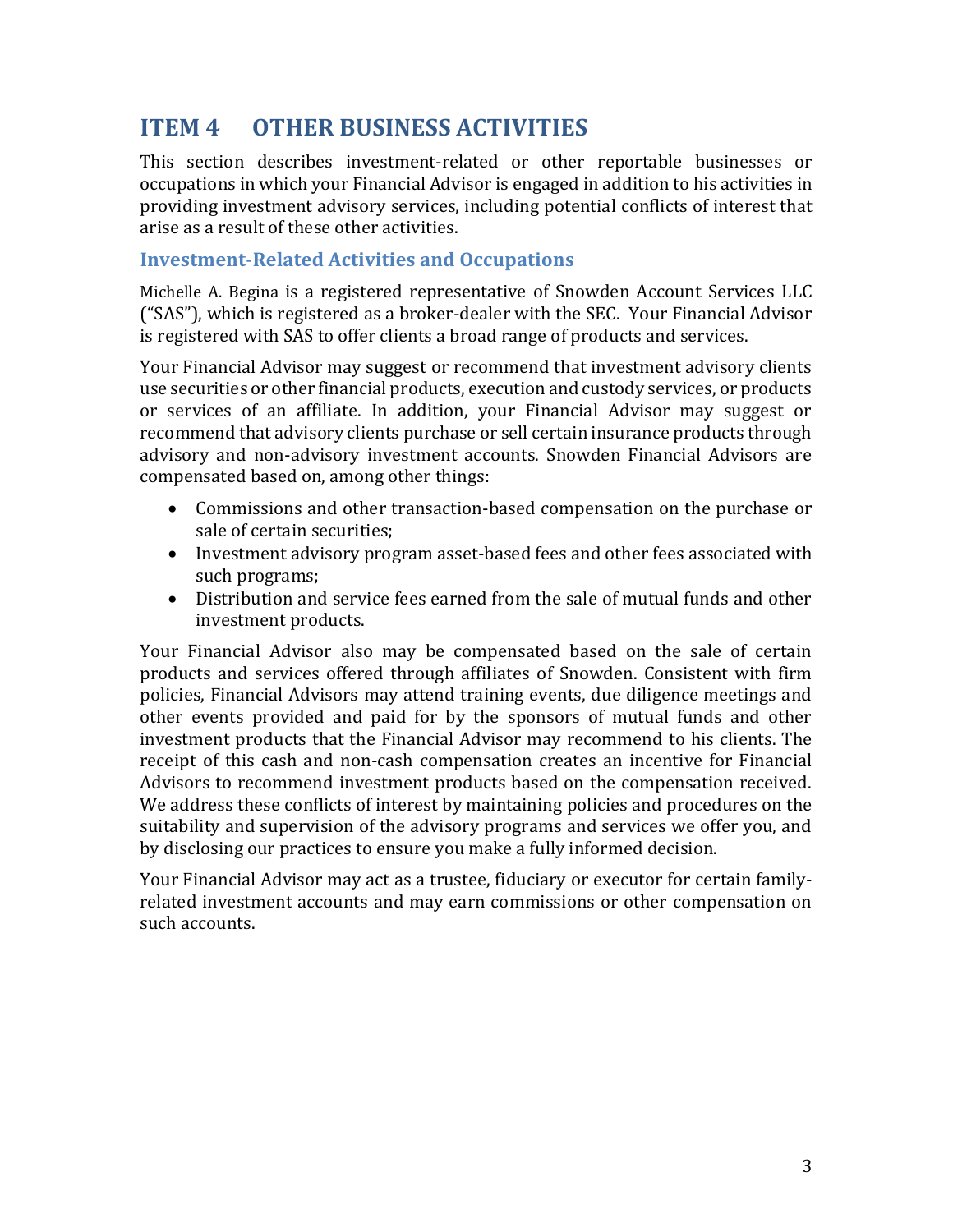### **Other Business Activity**

| Name                                       | Description           | Investment<br>Related | <b>Compensation</b> |
|--------------------------------------------|-----------------------|-----------------------|---------------------|
| <b>Business Over Books</b>                 | Deep Pockets - Author | <u>No</u>             | <u>Yes</u>          |
| Investments and<br><b>Wealth Institute</b> | Co-Chair              | <u>No</u>             | <u>No</u>           |

# **ITEM 5 ADDITIONAL COMPENSATION**

Investment advisers, such as Snowden, are required to act in the best interest of their clients, and our Financial Advisors are required to recommend only investment advisory programs, investment products and securities that are suitable for each client based upon the client's investment objectives, risk tolerance and financial situation and needs. Certain of our compensation practices, however, may create actual or potential conflicts of interest that we would like to highlight. That said, these compensation practices are internal payments from Snowden to your Financial Advisor and do not result in additional charges to you.

Your Financial Advisor receives incentive compensation based on a percentage of the eligible revenue earned on the investment advisory and brokerage activities attributable to the accounts he services, as determined by Snowden.

The amount of compensation your Financial Advisor earns varies depending on the type of investment advisory program, service or product offered. These differences create a conflict of interest in that there is a potential financial incentive for your Financial Advisor to recommend or select certain investment advisory programs, services or products based on the nature of the compensation your Financial Advisor receives. However, as mentioned above, our Financial Advisors are required to recommend investment advisory programs, investment products and securities that are suitable for each client based upon the client's investment objectives, risk tolerance and financial situation and needs.

Your Financial Advisor is also eligible to receive referral fees and share in revenue generated from the services provided to his clients by Snowden affiliated companies. This revenue is taken into consideration in determining the incentive compensation described above.

Your Financial Advisor has received recruiting and retention payments that subject her to certain ongoing responsibilities. These payments take the form of an upfront loan. As each repayment obligation arises, your Financial Advisor is eligible for a continuing service bonus contingent on your Financial Advisor's continued employment and maintenance of a certain level of assets serviced by the Financial Advisor, and that continuing service bonus is used by the Financial Advisor to offset the current repayment obligation each year. The amount paid to Financial Advisors under these arrangements generally is based to a large extent on the size of the